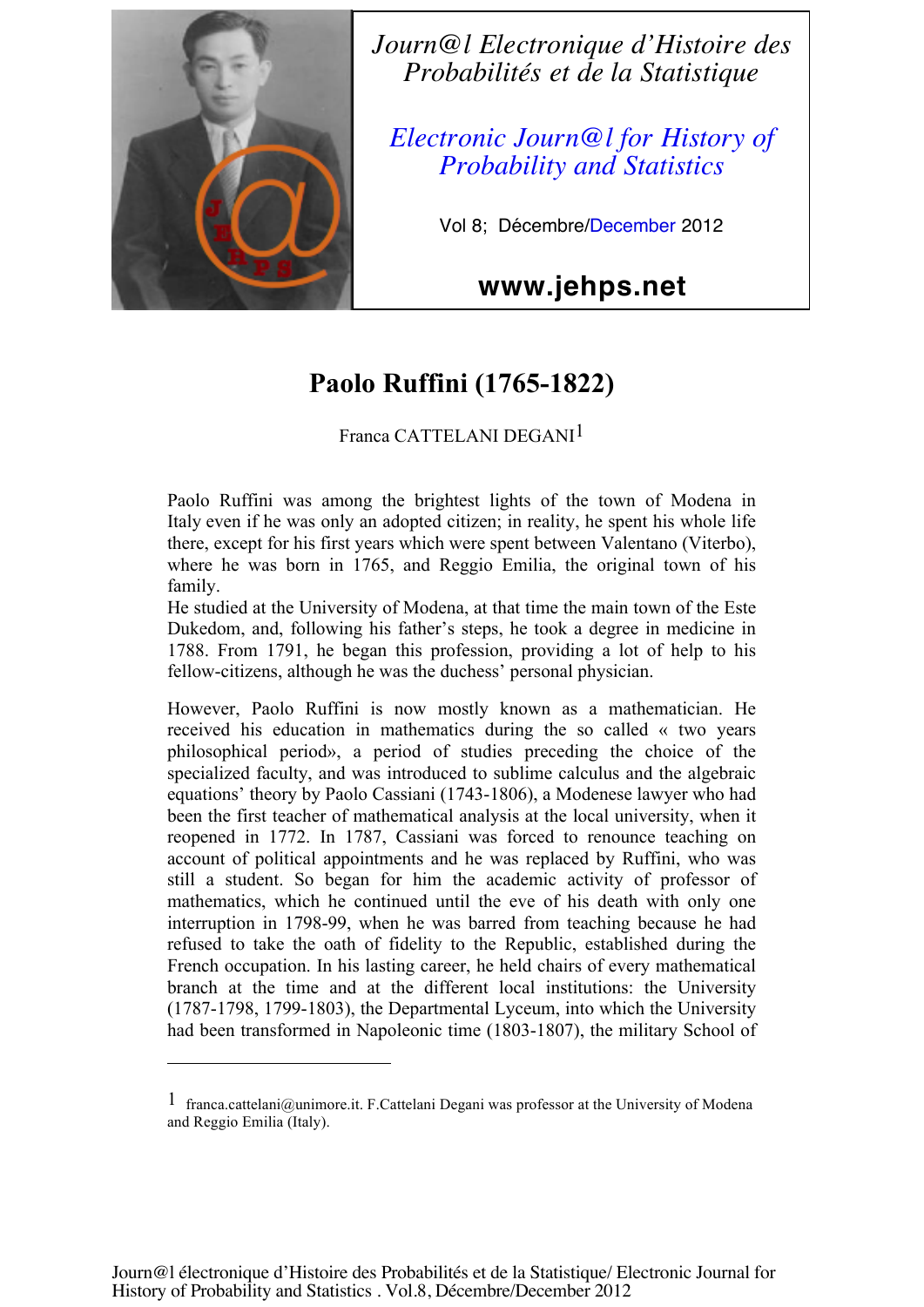Engineers and Artillery, established in Modena following Napoleon's desire (1807-1814), again the University, after the fall of the French Empire (1814-1822).

With the Restoration in 1814 began Ruffini's period of highest celebrity: in the restored University, the Duke not only granted him several chairs (Applied Mathematics at the Philosophical Faculty and Practical Medicine at the Medical Faculty, added by Clinical Medicine in the following year), but also the appointment of rector.

His great renown in the sciences resulted in his election in 1816 as President of the Italian Society of Sciences (later said `of the XL'); from 1803 he was a member of the National Institute and from 1806 of the Catholic Religion's Academy (the present Thomas Aquinas' Academy).

He died in Modena in 1822.

Paolo Ruffini achieved important results in the algebraic field, results mostly related to his first publication: *General theory of equations in which it is shown that the algebraic solution of the general equation of degree greater than four is impossible* (*Teoria generale delle Equazioni, in cui si dimostra impossibile la soluzione algebraica delle equazioni generali di grado superiore al quarto*) (1799)*.* In this voluminous treatise, he explained all that was known at the time about the algebraic equations and, as he himself recognized, he started from results of J.L. Lagrange (1736-1813), but he was able to go beyond.

For the cubic equations he solved the old problem about the irreducible case, showing that it is not possible to express the three real roots without the use of complex numbers. For the equations of higher degrees, contrary to what is said in the title of the treatise, he really provided the first proof that quintic equations cannot be solved by radicals, but made only mention to a possible extension to higher degrees.

The result was strikingly opposed to what the scientific community expected, generally convinced that it was possible to find solving formulas for equations of degree greater than four, and so it was received with no little skepticism, probably also because Ruffini or his advisor Cassiani were hardly known out of the Este Dukedom.

Ruffini reelaborated several times his proof (1803, 1806, 1813) either for completing or simplifying it. The difficult reading was caused from the fact that during his long and laborious elaboration he had been forced to build, step by step, the basic elements of group theory, which today serve as a tool for the proof. During several years, he hoped in vain that his proof would be read and judged by Lagrange, by the Academy of Sciences in Paris or by German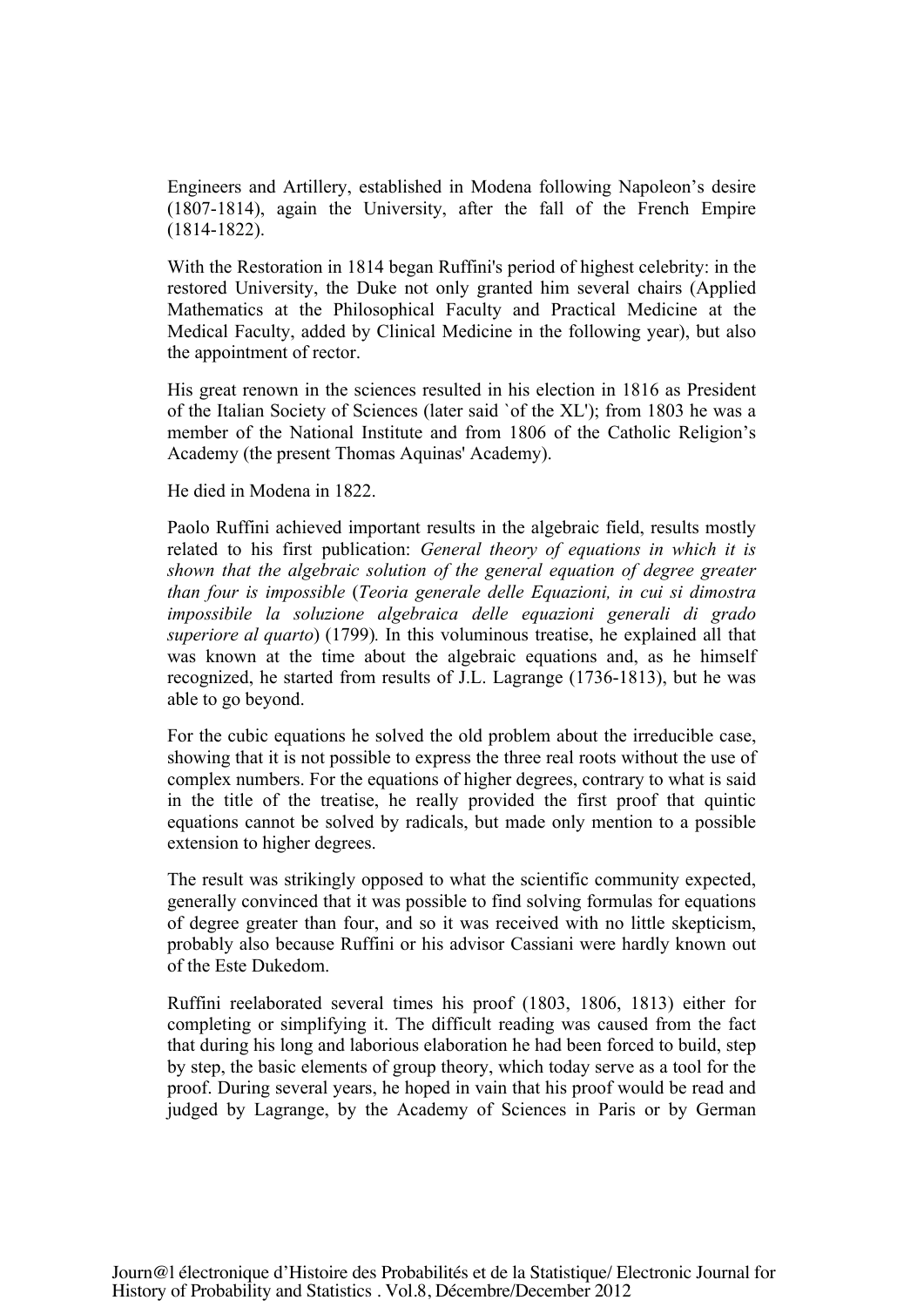mathematicians. Only in September 1821, a few months before he died, had he the honour of receiving a letter from A. Cauchy (1789-1857), where the latter acknowledged the importance and the correctness of the proof. When Cauchy sent his letter, he had already written an important work on permutation groups (1813-1815) for which he had been influenced by Ruffini's results, some of which he generalized.

For a long time, the theorem of algebraic insolubility for the equations of degree greater than four was known simply as *N. Abel's theorem* as the Norwegian mathematician had proved it in 1825, using the theorems that Cauchy had obtained as a consequence of the results of the Modenese mathematician.

Later the works of H. Burkhardt (1892) and above all of E. Bortolotti (in the first half of 20th century) attracted a new interest for Ruffini's achievements.

Ruffini's name is also connected with a method, still employed, to identify and to approximate numerically the roots of equations: it is the so-called *Ruffini – Horner's method*, though the works of W.G. Horner (1786-1837) are dated 1819 and 1845, while Ruffini's memoir was published in 1804. After Horner's publications, this method had a large diffusion, in England especially, thanks to the many articles of A. De Morgan and J. R. Young, while Ruffini's name was forgotten. At last, in 1911, F. Cajori pointed out that Ruffini had anticipated Horner's method by fifteen years and, from then on, it was mentioned under both names. The idea of the method is to compare the signs of the polynomial *f(x)* for successive integers values of *x.* When *f(a)* and *f(a+1)* have opposite signs, there is a root *r* between *a* and  $a+1$ . Ruffini introduced an algorithm based on successive divisions of the polynomial *f(x)* by *x-a* (the *Ruffini's rule*) in order to obtain the coefficients of the polynomial  $g(x) = f(x+a)$  which now has the root *r-a* comprised between 0 and 1; an obvious transformation allows us to obtain the coefficients of the polynomial  $h(x) = g(x/10)$  for which  $10(r-a)$  is a root comprised between 0 and 10. Then the same method is applied to  $h(x)$  and this recursive application allows us to obtain the decimals of the root *r*.

Ruffini was also a fervent Catholic and already with his refusal to take the oath to the Republic (1798) he had given a proof of his inflexible respect for his principles, because he had not been allowed to add to the official formula that «it was intended to respect and save Religion» («intendevasi rispettata e salvata la Religione»). With an evident apologetic purpose, he wrote three works on philosophical subjects.

In the first work, *The immateriality of the soul* (*Immaterialità dell'anima*) (1806), he followed an argument using the typical methodology of a proof of a mathematical theorem in order to prove «that a Being endowed with the

Journ@l électronique d'Histoire des Probabilités et de la Statistique/ Electronic Journal for History of Probability and Statistics . Vol.8, Décembre/December 2012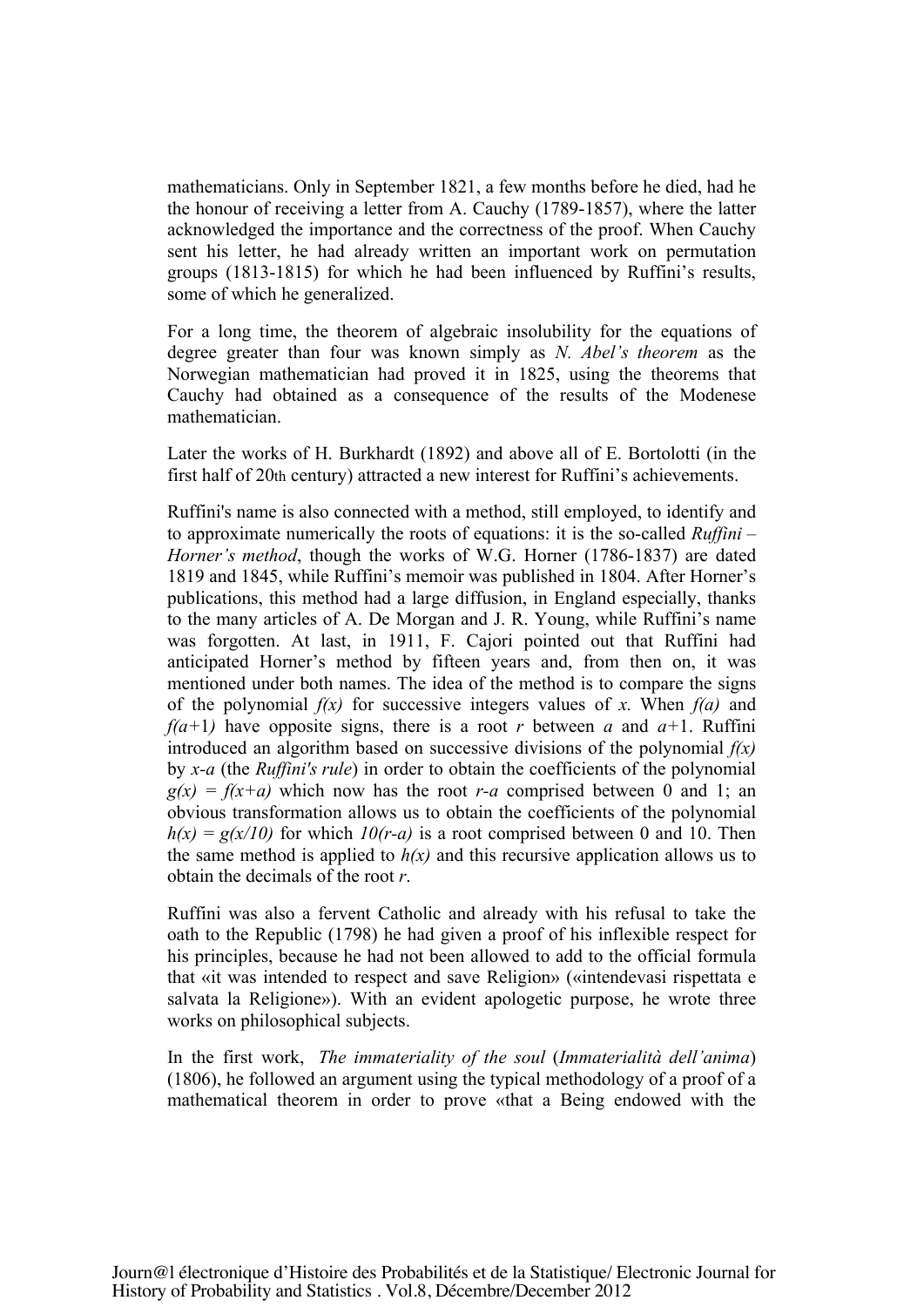knowing faculty is necessarily immaterial» («che un Essere dotato della facoltà di conoscere è necessariamente immateriale»); he opposed some principles exposed by Erasmus Darwin (1731-1802) in his «*Zoonomia*» (1794–1796), a work in which the latter had anticipated the theories on evolutionism, which afterwards were resumed by his grandson Charles Darwin, and in which he had stated the materiality of every being endowed with will and intelligence.

In the third work, *Concerning the definition of Life given from Brown* (*Intorno alla definizione della vita assegnata da Brown*)*,* which was published posthumously (1833), but already read in 1818 at the Catholic Religion's Academy, he criticized conceptions leading to materialism.

The second philosophical work is *Critical considerations on the philosophical essay about probability of Count Laplace* (*Riflessioni critiche sopra il saggio filosofico intorno alla probabilità del signor Conte Laplace*) (1821) and, as we can infer from Ruffini's letters, he began to work on it under pressure from some fellow-citizens, especially the Marquis Gherardo Rangone (1744–1815), a learned man, with various interests, who had founded a scientific academy in his home (1783-1791) and who shared with Ruffini the zealous defense of Catholic faith.

The *Critical considerations* contain four essays, each divided in two parts, where the author began translating some parts of Laplace's *Essai philosophique* that he had intended to oppose.

In the first essay, *Remarks about the principles that Count Laplace establishes for the applications of the calculus of probability* (*Osservazioni intorno ai principj che stabilisce il sig. conte Laplace per le applicazioni del calcolo delle probabilità*)*,* Ruffini starts rejecting the conception of the so-called «Laplace's intelligence» («*intelligenza di Laplace*»), because the acceptance of a strict determinism for a natural phenomenon with a strong concatenation between causes and effects does not leave any space to the free will.

In the second essay, *Considerations about the laws of probability which result from the infinite multiplication of the events* (*Considerazioni intorno alle leggi di probabilità che risultano dalla moltiplicazione infinita degli eventi*)*,* Ruffini refused to use the scheme of drawing from urns to deal with the probability of a natural phenomenon as an application of the law of large numbers to infer its regularity, a fact which would contradict its dependence on a Universe regulating Providence. Moreover, as a believer as well as a mathematician, he also thought unacceptable to subject moral issues to calculus, anticipating many criticisms raised against Laplace later in the nineteenth century.

In the third essay, *Considerations about Count Laplace's hypotheses for the origin of the planets and the comets* (*Considerazioni intorno alle ipotesi del*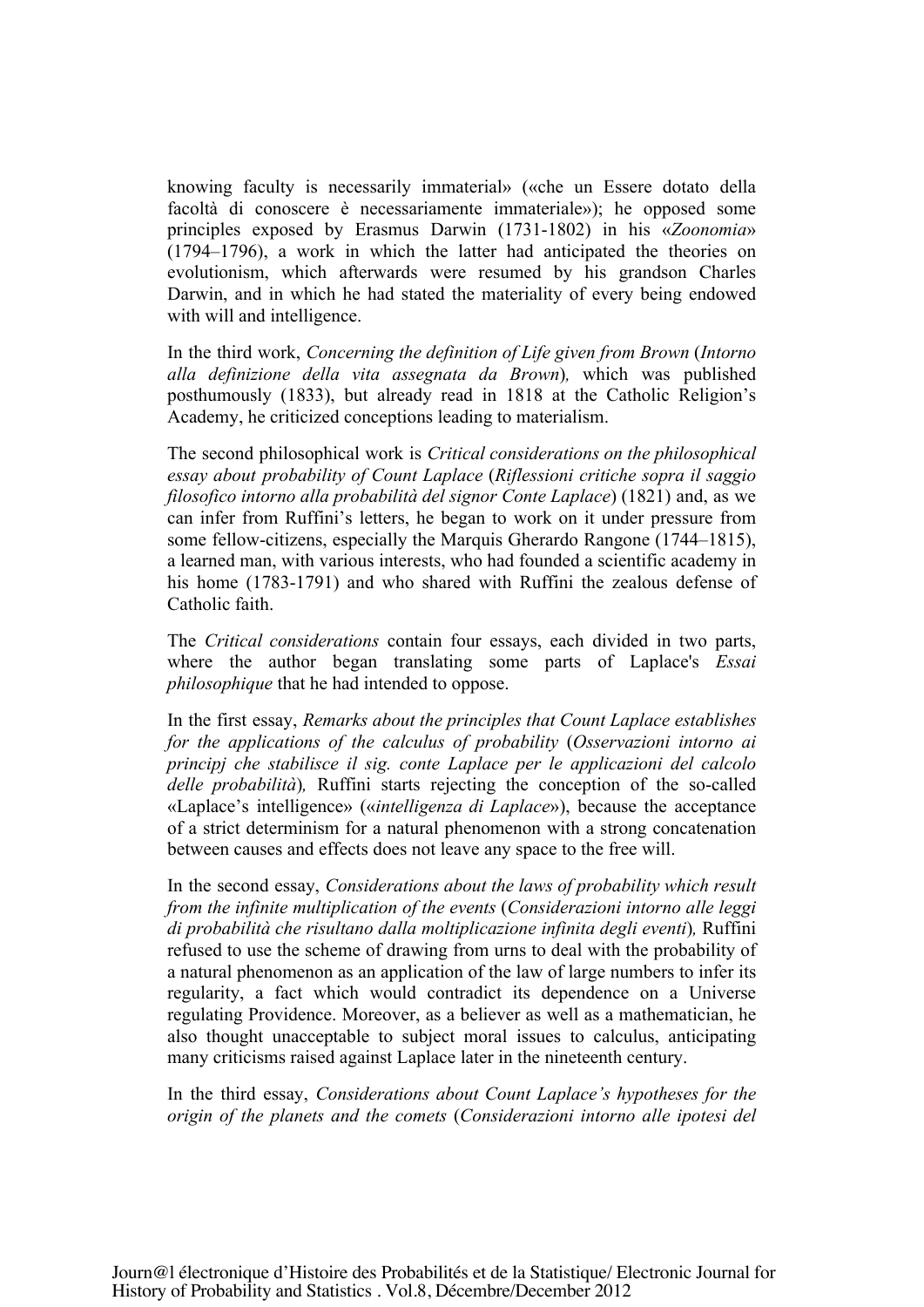*signor Conte Laplace per l'origine dei pianeti e delle comete*), he maintained that the «primitive Cause», which according to Laplace is the basis of the planetary motions, is nothing but a «supreme Intelligence» or a «supreme Creator». He thought that Laplace or F.W. Herschel (1738-1822), in their analogous conceptions of the universe and of the heavens, cannot possibly get rid of admitting a «Moderator of everything », that is to say God.

The fourth and last essay is entitled *About the principles considered by Count Laplace with regard to the probability of evidence* (*Intorno ai principj ritenuti dal Sig. Conte Laplace relativamente alla probabilità delle testimonianze*) and studies the case of one or more witnesses. Laplace's aim was to prove the unreliability of evidence for unusual events or miracles. Ruffini contested that one could measure the degree of reliability of a witness as if it were a question of draws from an urn: to deceive, voluntarily or involuntarily, depends on a man's will and the circumstances of his life, neither susceptible to measurement. Besides, even if Ruffini conceded that one could really compute the probability that a witness be honest or dishonest, he thought that Laplace had made a mistake because he looked at events which had already happened and were well known to the witness as if they were about to happen and unknown to the witness.

As already said, Ruffini wrote his *Critical considerations* also on account of pressures made on him by several persons, who - on one hand - were afraid of the attack presented in the *Essai philosophique* against the existence of free-will and – and on the other hand – found in Ruffini two qualities to be able to oppose a scientist of such great renown as Laplace:

1. his ability to lead a controversy for the defense of the principles of the Catholic faith (for his work about *The immateriality of the Soul* Pope Pio VII had already granted him with a gold and a silver medals);

2. his recognized mathematical and scientific competence, highlighted by his presidency of the Italian Society of Sciences.

However, Ruffini would not allow his propensity for controversy full reign and it is very probable that Laplace never knew about Ruffini's *Critical considerations*, even if a short review was published in Paris (1822) in the journal *L'ami de la religion et du roi; journal ecclésiastique, politique et littéraire (*21, fasc. 791, 122-123).

### **Works of Paolo Ruffini**

1 - *Teoria generale delle Equazioni in cui si dimostra impossibile la soluzione algebraica delle equazioni generali di grado superiore al quarto,* Bologna,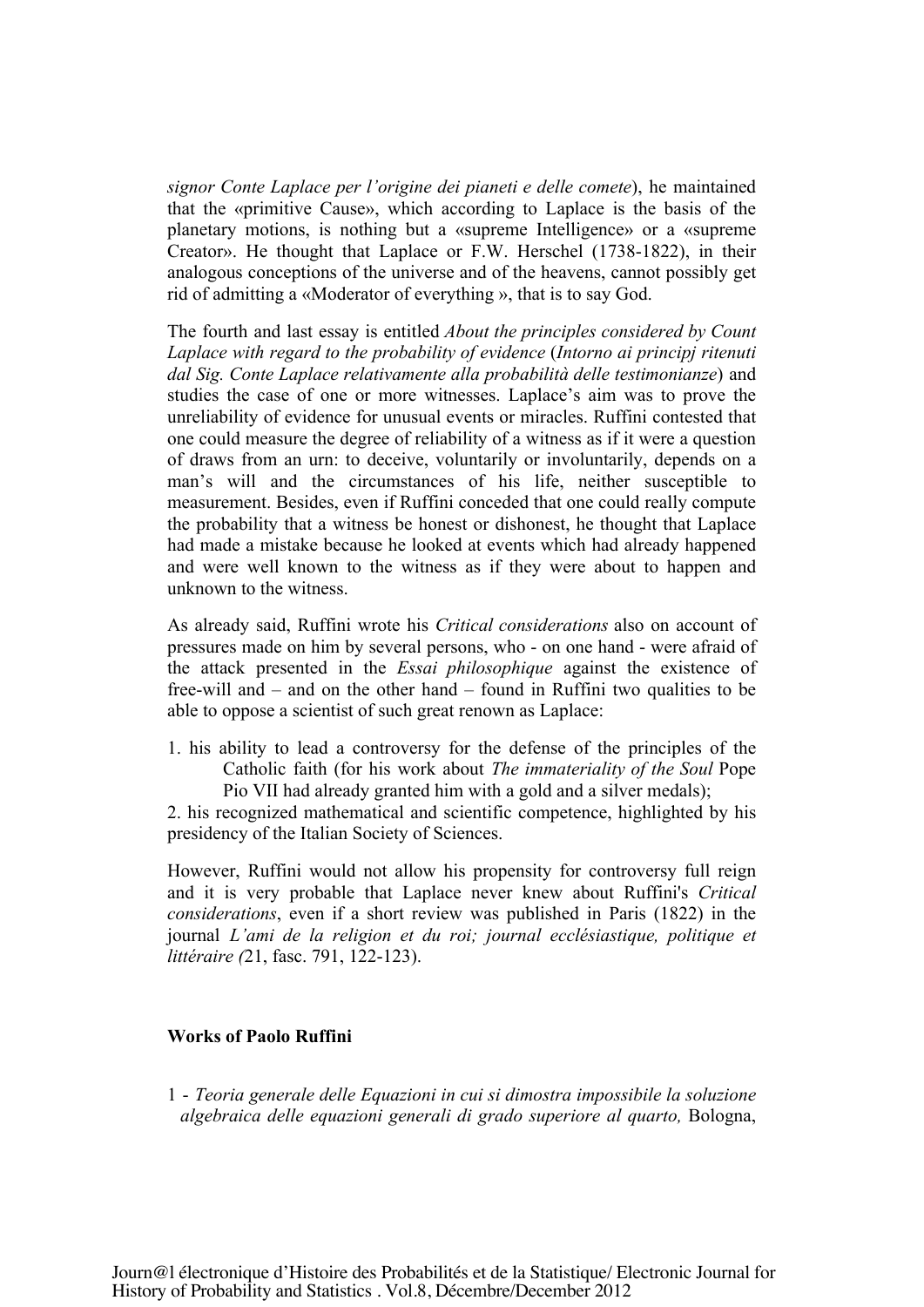Stamp. S.Tommaso d'Aquino, Voll. 2;

2 - *Della soluzione delle equazioni algebraiche determinate particolari di grado superiore al quarto,* Mem. Soc. It. delle Scienze, T. IX (1802), 444-526;

3 - *Riflessioni intorno alla rettificazione ed alla quadratura del circolo,* Mem. Soc. It. delle Scienze, T. IX (1802), 527-557;

4 - *Della insolubilità delle equazioni algebraiche generali di grado superiore al quarto,* Mem. Soc. It. delle Scienze, T. X, P. II (1803), 410-470;

5 - *Sopra la determinazione delle radici delle equazioni numeriche di qualunque grado,* Modena, Soc Tipografica, 1804;

6 - *Risposta di P. Ruffini ai dubbi propostigli dal Socio Gianfrancesco Malfatti sopra la insolubilità delle Equazioni di grado superiore al quarto,*  Mem. Soc. It. delle Scienze, T. XII, P. I (1805), 213-267;

7 - *Riflessioni di P. Ruffini intorno al metodo proposto dal Consocio Gianfrancesco Malfatti per la soluzione delle Equazioni di quinto grado,*  Mem. Soc. It. delle Scienze, T. XII, P. I (1805), 321-336;

8 - *Della immaterialità dell'anima,* Modena, Eredi Bart. Soliani, 1806;

9 - *Della insolubilità delle equazioni algebraiche generali di grado superiore al quarto qualunque metodo si adoperi algebraico esso siasi o trascendente,*  Mem. dell'Istit. Naz. Italiano, Classe di Fisica e Matematica, T. I, P. II (1806), 433-450;

10 - *Alcune proprietà generali delle funzioni,* Mem. Soc. It. delle Scienze, T. XIII, P. I (1807), 292-335;

11 - *Algebra e sua Appendice,* Modena, Soc. Tipografica, Voll. 2, 1807-08;

12 - *Di un nuovo metodo generale di estrarre le radici numeriche,* Mem. Soc. It. delle Scienze, T. XVI, P. I (1813), 373-429;

13 – *Riflessioni intorno alla soluzione delle equazioni algebriche generali,*  Modena, Soc. Tipografica, 1813;

14 – *Memoria del tifo contagioso,* Mem. Soc. It. delle Scienze, T. XVIII, P. I, fasc. II (1820), 350-381;

15 – *Intorno al metodo generale proposto dal Signor Hoêne Wronski onde risolvere le equazioni di tutti i gradi,* Mem. Soc. It. delle Scienze, T. XVIII, Fasc. I di Matem.(1820), 56-68;

16 – *Della classificazione delle curve algebriche a semplice curvatura,* Mem.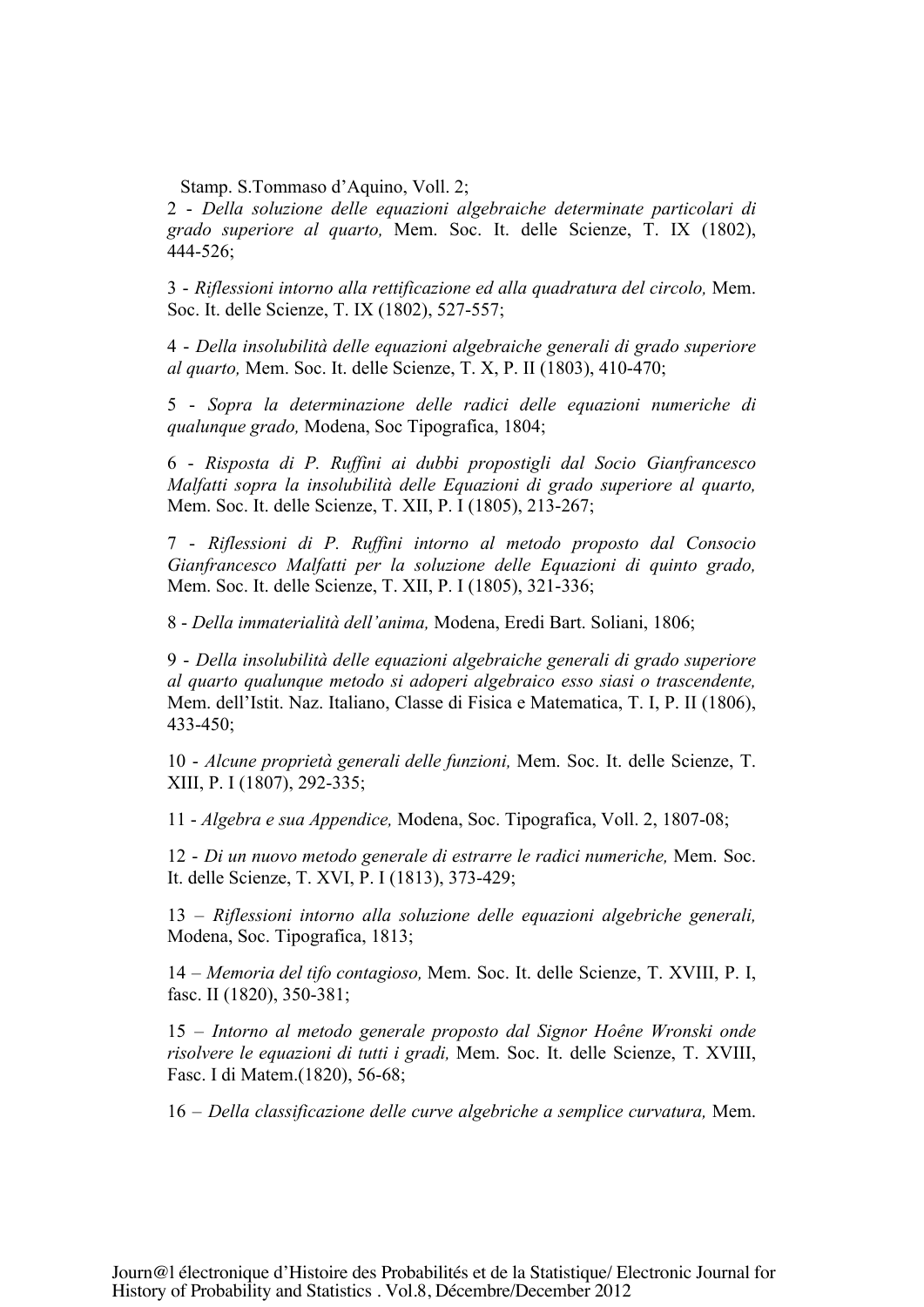Soc. It. delle Scienze, T. XVIII, P. I di Matem.(1820), Opus. I: 69-142; Opus. II: 269-396;

17 – *Riflessioni critiche sopra il saggio filosofico intorno alla probabilità del signor Conte Laplace,* Modena, Soc. Tipografica, 1821;

18 – *Elogio di Berengario da Carpi,* Modena, Fasti Letterari della Città di Modena e Reggio, T.III, (1824) (postuma);

19 – *Alcune proprietà delle radici dell'unità,* Mem. dell'I.R. Istit. del Regno Lombardo Veneto, T.III, (1824) (postuma);

20 – *Osservazioni intorno al moto dei razzi alla Congreve,* Mem. R. Accad. di Sc. Lett. e Arti di Modena, T.I, (1833), 56-78 (postuma);

21 – *Riflessioni intorno alla eccitabilità, all'eccitamento, agli stimoli, ai controstimoli, alle potenze irritative, alle diatesi sì ipersteniche che iposteniche,* Mem. R. Accad. di Sc. Lett. e Arti di Modena, T.I, (1833), 1-55 (postuma);

22 – *Intorno alla definizione della vita assegnata da Brown,* Mem. R. Accad. di Sc. Lett. e Arti di Modena, T.I, (1833), 319-333 (postuma);

23 – *Macchina atta a contenere le fratture oblique del femore in modo da impedire l'accorciamento della coscia,* mss. in Filza 17, Archivio Ruffini, Accademia Nazionale Sc. Lett. Arti di Modena;

24 – *Memoria sul principio delle aree,* mss. in Filza 17, Archivio Ruffini, Accademia Nazionale Sc. Lett. Arti di Modena.

#### **Bibliografy**

G. Barbensi, *Paolo Ruffini*, Modena, Accademia di Scienze Lettere ed Arti, 1956;

F. Barbieri, *Il pensiero di Paolo Ruffini su alcuni problemi epistemologici,*  Giorn. Fis., 32 (1991), 167-174;

F. Barbieri – F. Cattelani Degani, *Catalogo della corrispondenza di Paolo Ruffini,* Modena, Accademia Nazionale di Scienze Lettere ed Arti, 1997;

F. Barbieri – C. Fiori, *Paolo Ruffini all'Università di Modena,* Atti del Convegno di studi in memoria di Giuseppe Gemignani, Modena, Accademia Nazionale di Scienze Lettere e Arti, 1995, 93-119;

E. Bortolotti (a cura di), *Opere matematiche di Paolo Ruffini,* T. I, Palermo,